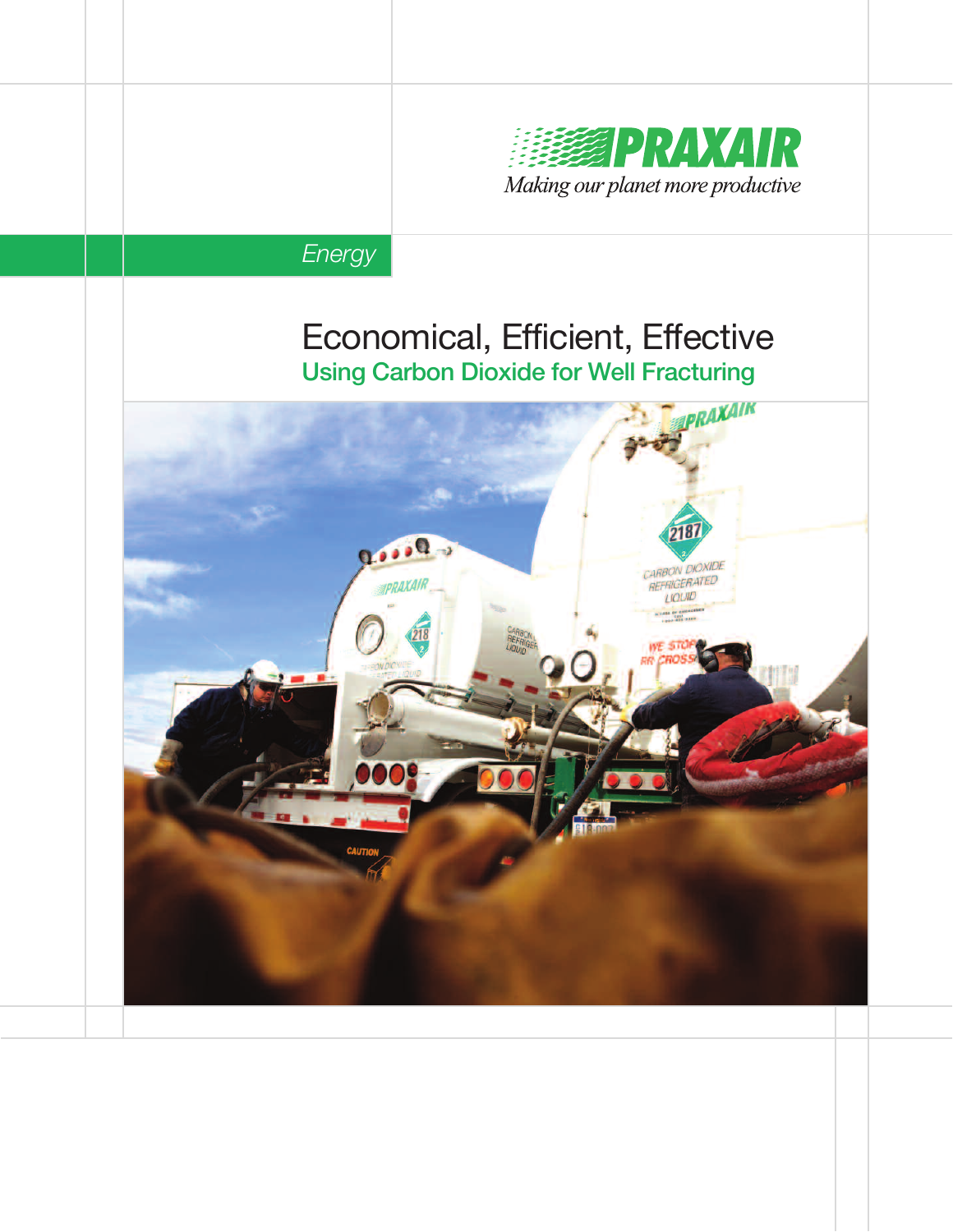# Well Fracturing

The ability to develop a wider array of hydrocarbon reservoirs has become central to meeting today's energy needs. This has become critically important as we not only exploit historic conventional fields, but also move into unconventional hydrocarbon deposits (coal bed methane, tight sands, and shale oil and gas). To facilitate unlocking of these unconventional deposits, energy companies are dependent on hydraulic fracturing.

Praxair has been serving the oil & gas markets for over 30 years. We offer targeted products and services to the well services industry to support fracturing throughout the world. We supply liquid CO2, transportation and logistic services, and primary pressure pumping. We also operate a number of strategically located plants, a specialized fleet of vehicles, and dedicated pumping equipment. Depending on your geography, Praxair is able to provide complimentary nitrogen services to meet your oilfield needs through an extensive network of subsidiary and joint venture partners.



Fracturing Simulation

### The Benefits of Using Carbon Dioxide



Solubility and Viscosity – Used extensively since 1962 as an additive to acid fracturing, CO<sub>2</sub> is very soluble with oil and water. Due to its solubility, it greatly reduces viscosity (especially of oil) during a fracturing treatment.

Less Damaging – An advantage of using  $CO<sub>2</sub>$  is its low pH (4.5 to 5.0). In formations where clays are usually found, using  $CO<sub>2</sub>$  with the frac fluid minimizes the swelling of these clays, allowing the sand laden fluid to penetrate farther into the fractures. Less gel pumped means less unbroken gel left in the rock pore space and less on the fracture walls.

Easier Cleanup - When using CO<sub>2</sub> fracture treatments far less water is introduced into the formation compared with traditional frac treatments. This results in significantly less liquid to clean up and less liquid trapped in the formation by capillary forces. Additionally, the high percentage of CO2 lightens the fluid column in the well bore reducing the energy required to remove the frac fluids. The expanding CO2 also provides much of the energy needed to remove the fracture fluids and excess sand.

This results in faster, more thorough, and more economical cleanup as well as accelerated well production startup.

No Special Equipment Required - The use of CO<sub>2</sub> can be an added advantage for service companies and well operators because, with very limited modif ications, the same equipment can be used to pump the high pressure CO<sub>2</sub> as they would use to pump water.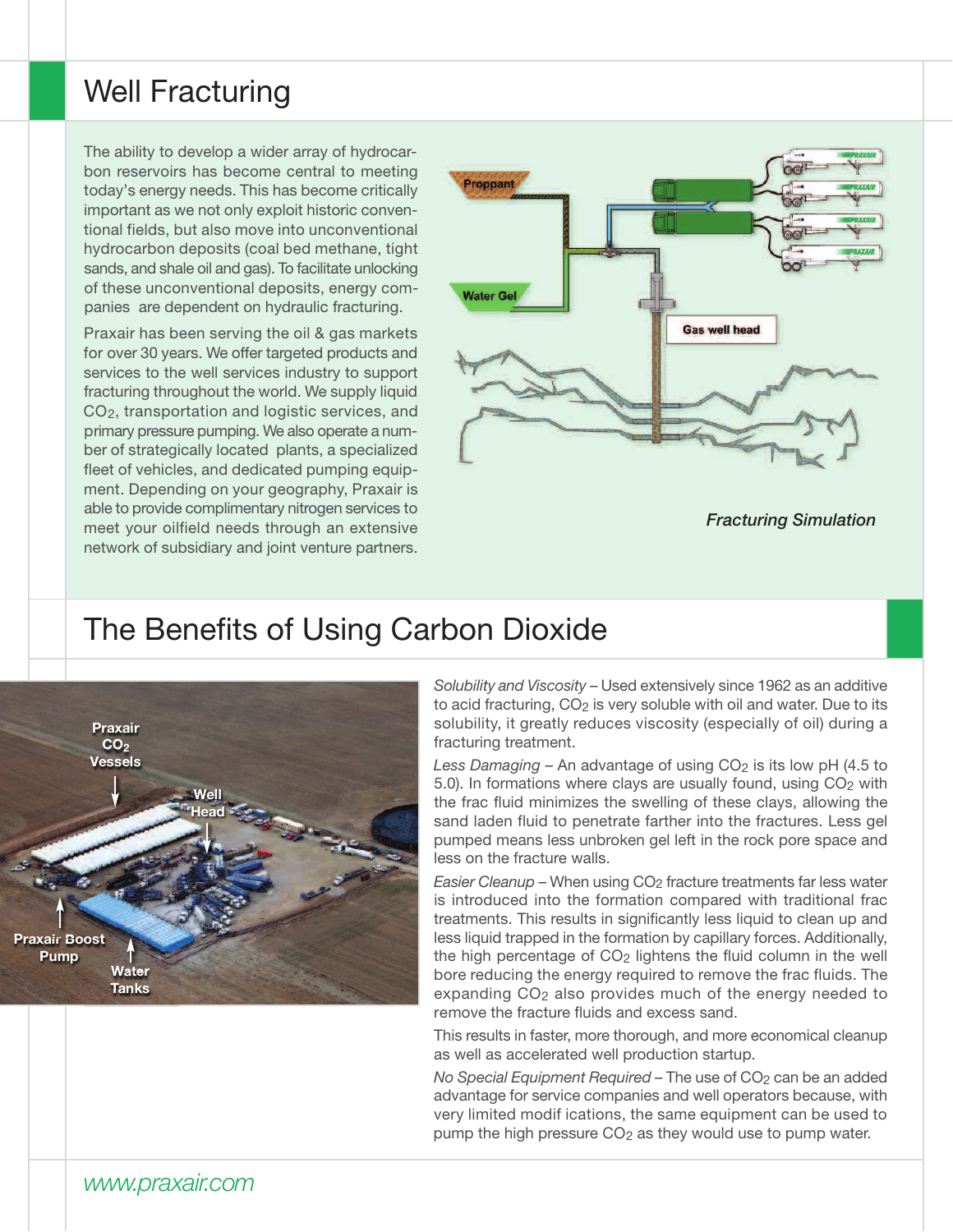# Why Choose Praxair

#### Excellent Supply Positions

Praxair has one of the largest supplies of CO2 in the US. We are based where you need us and can be there with the necessary volumes.

#### The Leader in Delivery and Portable Storage

Praxair has added almost 3,500 tons of portable storage to handle the increase oil and gas service demand for liquid CO<sub>2</sub> we currently have approximately 200 portable storage tanks available (ranging in size from 34









to 60 tons each in capacity), as well as 1,080 tons worth of skid mounted tanks.

To fill these portable vessels, we have over seventy 20 ton transport trucks in service. Our fleet includes two special CO<sub>2</sub> trucks that can haul 10 tons apiece up mountainous roads or other areas of limited maneuverability. These two trucks can also be used on location to provide the boost pressure to the high pressure pumps used to pump CO<sub>2</sub> down hole.

We have a number of skid mounted plants, rated at 300 tons per day. These plants are portable and can be set up in days in conjunction with skid mounted tanks.

Another valuable resource is our substantial network of railcars. With over 350 in operation, each capable of transporting 80 tons of CO2, we are able to expand far beyond the normal reach of using trucks alone.

#### The Leader in Logistics and Onsite Pumping Services

Praxair provides portable storage and CO2 on the jobs sites, and can manage the boost pump operations as well. In order for service companies to pump the liquid down hole at a steady rate, small boost pumps with capacity ranging from

10 barrels per minute to 100 barrels a minute must be used. Praxair can provide this service, along with the necessary experienced technicians to help ensure reliable fracture treatments and to prepare the infrastructure.

Our newest boost pumps are automated so the operator can be at a safe distance from the high pressure lines when operating this piece of equipment. With the new pumps we can also capture boost pressure and flow rate digitally for later computer analysis.

# A Frac Story

In one of our more complex assignments, we recently performed a frac job within the Appalachian basin in Alabama.

We were able to move and pump 2700 tons of  $CO<sub>2</sub>$  in four days. We initially filled 1450 tons of portable storage from the Loudon, TN, Decatur, AL, and Brandon, MS plants. We also were able to obtain an additional 1200 tons of storage within railcars placed 20 miles from the location. Each railcar was capable of hauling 80 tons. In one day, we moved 720 tons of product, enabling us to pump the next day's stage of 600 tons.